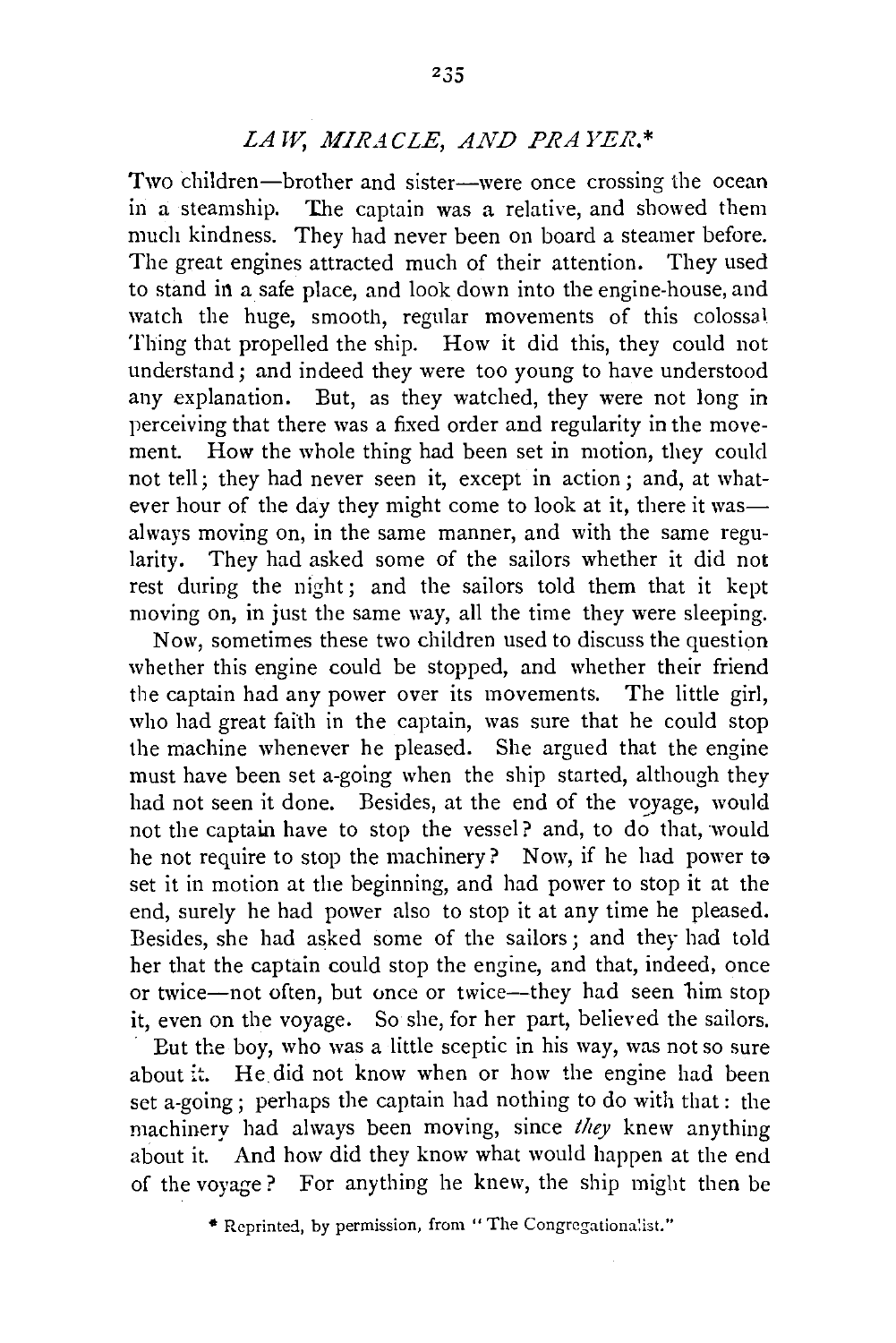stopped, and yet the machinery might keep going on ; or perhaps the engine-might wear its strength out; or perhaps, if those great fires below had really anything to do with the matter, the captain, when they were getting near the end of their voyage, might give orders that the fires should be allowed to go out. But that at .any moment, in the middle of the voyage, whilst the fires were all burning, and the great machine was in full motion, the captain could suddenly stop it-this was difficult to believe. How could he stop it? If he were to thrust his arm in, it would only be crushed ! Besides, even if he were able, somehow or other, to stop the machinery, it did not follow that he *had* ever interfered with its regular movements. True, a few sailors said they had seen him do so ; but even they said they had only seen this once or twice; and perhaps the sailors were mistaken, or perhaps they were even "telling a story." Yes; on the whole, he thought it more likely the sailors were telling a lie, than that this huge ponderous engine had ever been suddenly stopped in mid-ocean !

Thus, then, the little boy and girl used to argue the matter : only, of course, in their own childish fashion and language. One day the boy was playing on deck with a large, bright-coloured ball, when suddenly it bounded over the side of the ship and fell into the sea. He was in great trouble about this, and ran at once to tell his sister, who happened at the moment to be sitting on the captain's knee. " Oh, captain ! " she said, looking up beseechingly into his face, " stop the engines and get the ball!" The captain only smiled, and quietly shook his head. " Oh, captain !" she said again, "I know you can do it, if only you will; do be kind, and stop the engines !" But the captain, stroking her hair, smiled again, and said, "What ! stop that great machine and this great ship for *that?* No; little boys must be more careful of their balls !" He looked and spoke so kindly, that the little girl did not lose her faith in him; but, for all that, she thought it strange that a friend so kind and good to children .did not stop the ship, when her brother was so vexed about losing his beautiful ball. As for the boy, he was now quite confirmed in his opinion that the captain either could not stop the engines in mid-ocean, or at least never had done it, and never would do itwhatever a few sailors might say.

One day, however---not long after--as they were both standing together near the captain, and looking down into the engine· .house, they heard a sudden shriek, and then a cry : " Man overboard !" Then, in a moment, they saw the captain give a sign;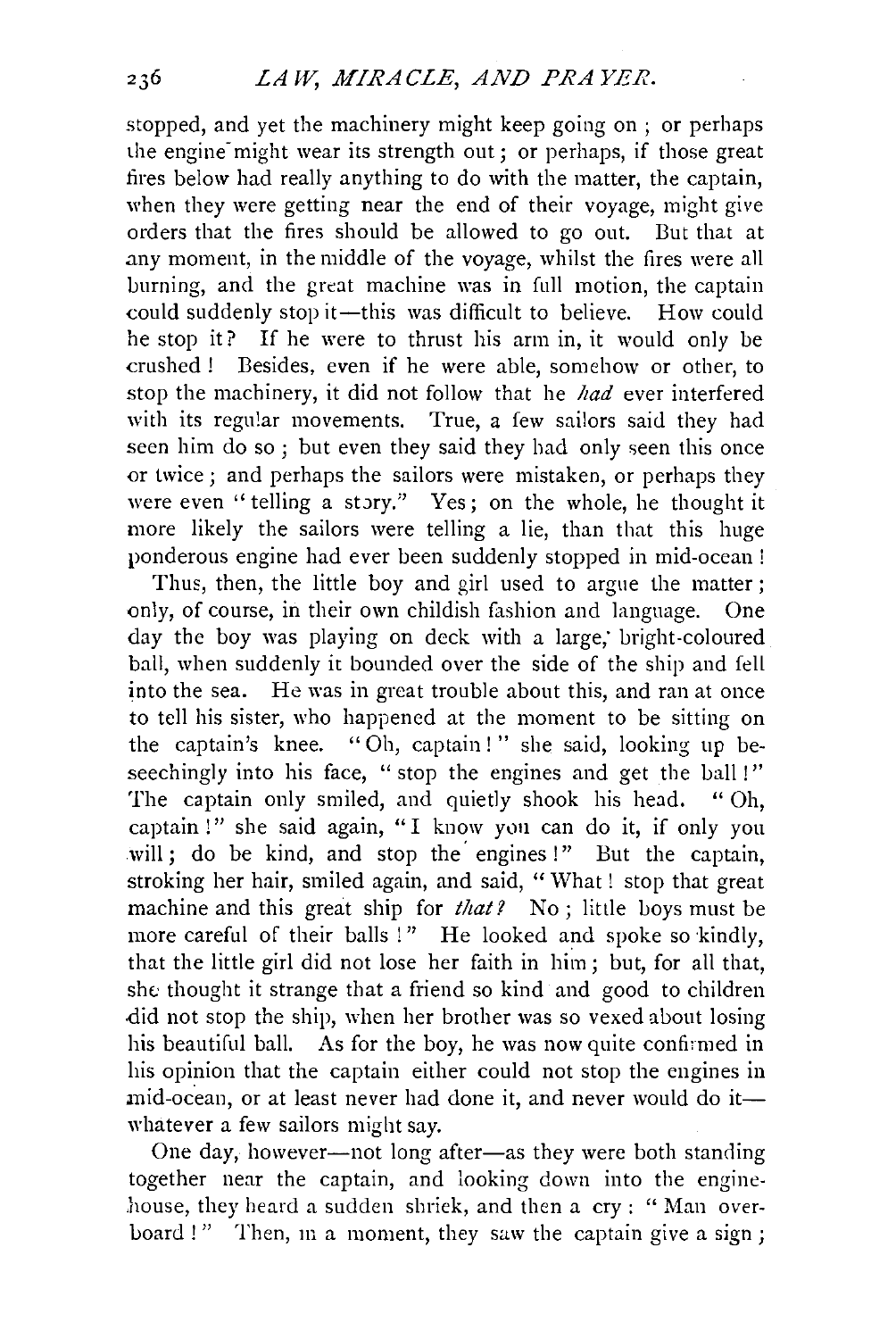and then they heard the cry, "Stop her !"-and then, in another moment, the great engine seemed somehow to get a sudden check, and began, as it were, to pant, and to move slowly, as if it were out of breath ; and then presently it came to a standstill-and the ship too. And, meanwhile, some one had thrown a life-buoy to the poor sailor who had fallen overboard; and there he was, swimming towards the life-buoy : and presently he caught it : and then they drew him in by the rope, and he was saved. Whereupon the captain suddenly gave another sign, and the huge engine began once more to move, and in a very little time was moving at its former speed. Only a few minutes had passed altogether, and there was the machine working away again with the old ponderous regularity of movement, just as if it had never been and could not be interfered with ! Then the little boy saw, not only that the captain could at once stop the engine when he pleased. but also that he did stop it, *whenever he thought there was suffici'ent reason.* 

A few days afterwards, as the little girl was standing with a largedoll in her arms, looking down into the engine-house, the doll slipped out of her arms and fell into the midst of the machinery -she could not tell where-away out of her sight. She began to cry; but she thought of her friend the captain, and was for rushing off at once, to ask him to get her doll for her. But her brother, who had now (with his way of it) become quite a little philosopher, stopped her. " What is the use," said he, of going to the captain? Very likely your doll is all crushed to pieces by this. time. Besides, the captain would have to stop the engines, in order to get it; and do you think a doll lost is like a man overboard ? You shouldn't bother the captain about such things ! " But the little girl was not to be hindered. She knew the captain was kind, and she had great faith in what he could do, "Well, he won't be angry with me," she said, "for asking him. He will be sorry that I've lost my doll. He may perhaps be able to get it for me. I need not ask him to stop the engines ; perhaps he may be able to get it without doing that. I cannot tell. I can at least ask him." "Very well," says the little philosopher, "you may go ; but it is all of no use. I'll tell you beforehand what he will say to you : 'Little girls must just learn to be more careful of their dolls'!" But the girl persisted and went to her friend, and said, "Oh, captain! it was very careless of me, and I am sosorry; but I have let my doll fall down amongst the engines, and I don't know where it is. Do you think you could get it for me?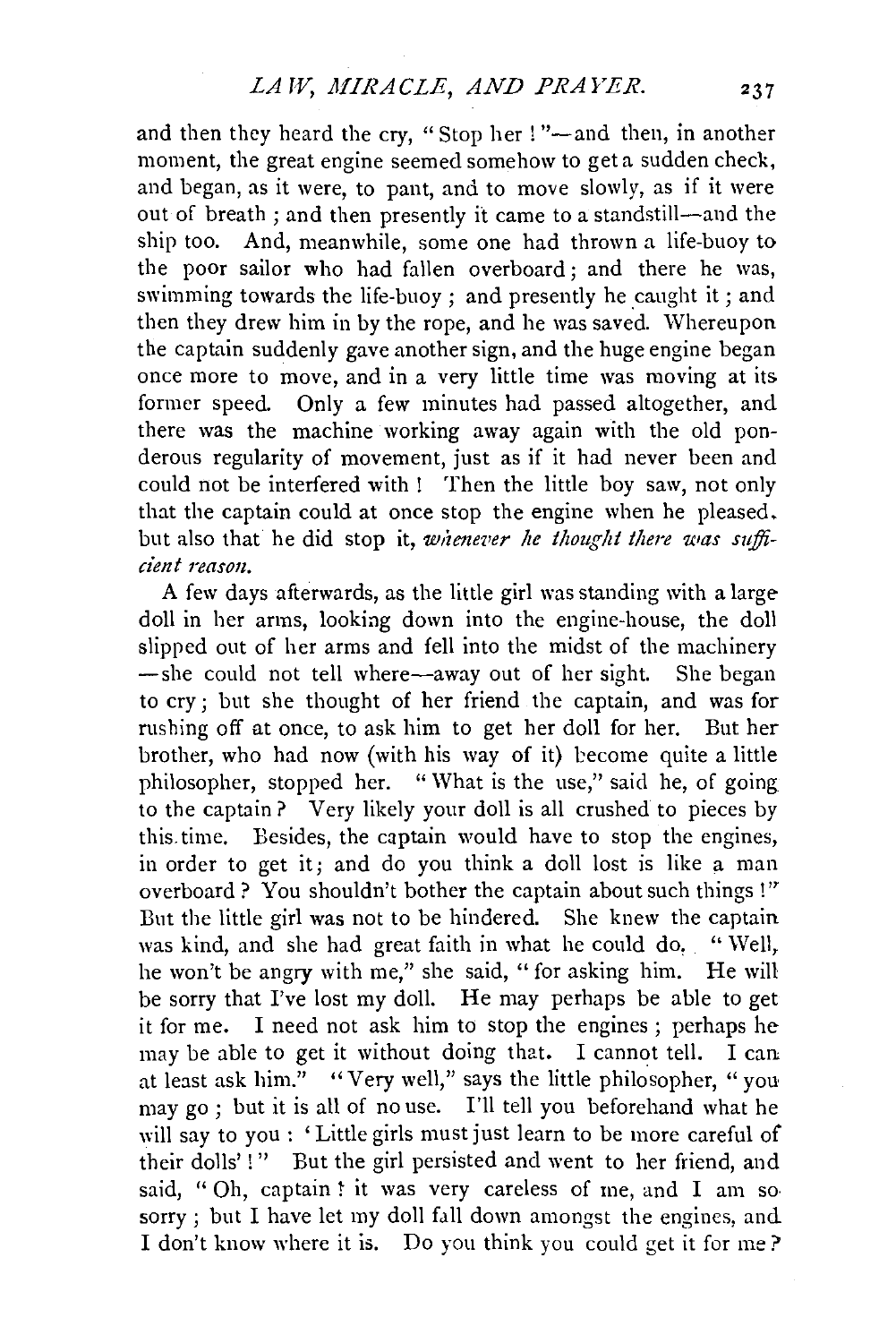I don't ask you to stop the engines; but, if it is possible, I wish I could have it again." And the captain was greatly pleased with the child's confidence, and he felt sorry for her loss; and so he smiled, and said, "Well, well, we shall see what can be done." It was not a very definite promise : but the little girl had faith in her friend, and believed that he would do what was wise and kind. The loss of the doll might not be a sufficient reason for stopping the engines; but the fact that the captain could and did stop the engines for a man overboard might be a sufficient reason why she should trust him in her own trouble. And the captain went down into the engine-room, and spent some time in looking for the doll. At length he spied it in an out-of-the-way corner, not much the worse for its fall. It gave him some trouble to reach it, but he took the trouble ; for he knew how much pleasure he would give the child. And the brother and sister waited, and watched the engines, and saw that they never stopped. But, after a while, the captain came back, and said, "Well, here, you see, is your pretty doll; but, you know, little girls should be more careful !" Then the child kissed and thanked him, and loved him more than ever. But the boy grew jealous, and forgot all his philosophy, and thought that his sister was a ''pet" of the captain's; and he began to quarrel with her, and said; "Oh, yes, he can take pains and trouble about *your* doll; but he does not at all care when I lose  $my$  ball !" But he was wrong once more; for, when they all came ashore at the end of the voyage, the good captain surprised him by buying for him a larger and more beautiful ball than the one he had lost at sea.

This story is a parable; and, like all other parables, it has its necessary failures of analogy. But perhaps it may help to show how, even in front of the unchanging laws of Nature, we may cling to a reasonable faith both in the historical fact of Miracles and in the present power of Prayer.

No one doubts that there once lived in Palestine a man called "Jesus of Nazareth." No one doubts that the four Gospels represent this Jesus as an extraordinary Being. His recorded entrance into the world and final departure from the world are each so unique as to be fairly called "supernatural "---meaning by that word that they were altogether *out qf tlte ordinary line* oj *cause and effect in Nature.* He is represented also as doing extraordinary works, such as stilling the tempest, turning water into wine, healing the sick by a word, and even bringing back the dead to life-works which it is utterly beyond the power of man to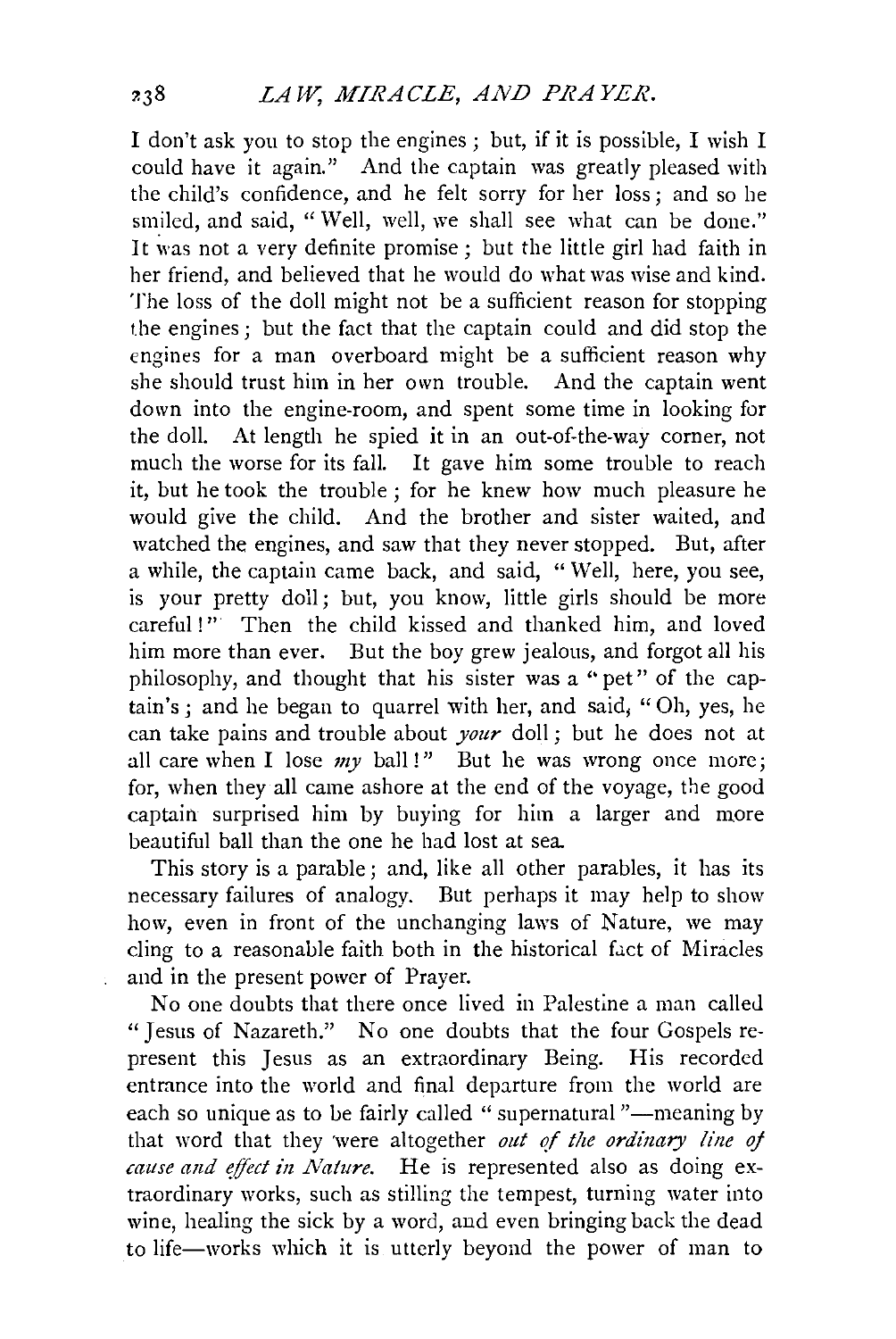accomplish by means of any known processes or appliances of Nature.

Now, there are many who simply refuse to believe these records. With them it is a foregone conclusion that Miracles are impossible. or, if not impossible, at least so improbable as to be incredible. They stand in presence of the Laws of Nature-those mighty wheels which move on with such constant and undeviating orderand they refuse to believe there has ever been a single break in this regularity of movement. They think it far more likely that all stories of Miracles are due either to the delusions or falsehoods of men, than that the Miracles actually happened.

· But now, suppose we put the matter thus : What are the " Laws of Nature"? Are they "Laws" which the Creator is bound to obey? Or is not the word " Law'' here simply a name for the discovered Order according to which God chooses usually to operate in the sphere of Nature? Is there anything to prove that this Order never had a beginning, or that it never will have an end? Cannot the Almighty-if He pleases, and when He pleases-deviate from this usual Order? Can He not interfere with His own machinery? *Can He not break the regularity of movement,* if *He will?* 

The Theist answers : This is not a question of what God *can*  do, but of what He *lzas done.* We do not say that Miracles are absolutely impossible; we only deny that they have ever happened. We say it is not likely that God would at all deviate from an Order which His own perfect wisdom has prearranged ; and we further say that no mere testimony is of itself adequate to convince us that He has ever done so.

I reply: But may not the blending of fixed Law and occasional Miracle be itself the highest possible manifestation of perfect Wisdom? What if the very wisest thing to be done was to establish a regular Order in Nature, and then-now and againto depart from it for special and important ends? We may be told that, if we really believe in Miracles, we ought even nowadays to kneel down and pray that paralysis may be cured in a moment, or that our dead may be brought back to life. But we have simply no warrant for asking God to work such Miracles merely to meet our own wishes and longings, and therefore·we do not offer such prayers. It does not follow, however, that there have been no Miracles in the past, because our wishes may not be a "sufficient" reason" for working them now. *The captain may not stop the* exgines for a boy's ball; but, for all that, he may have stopped them